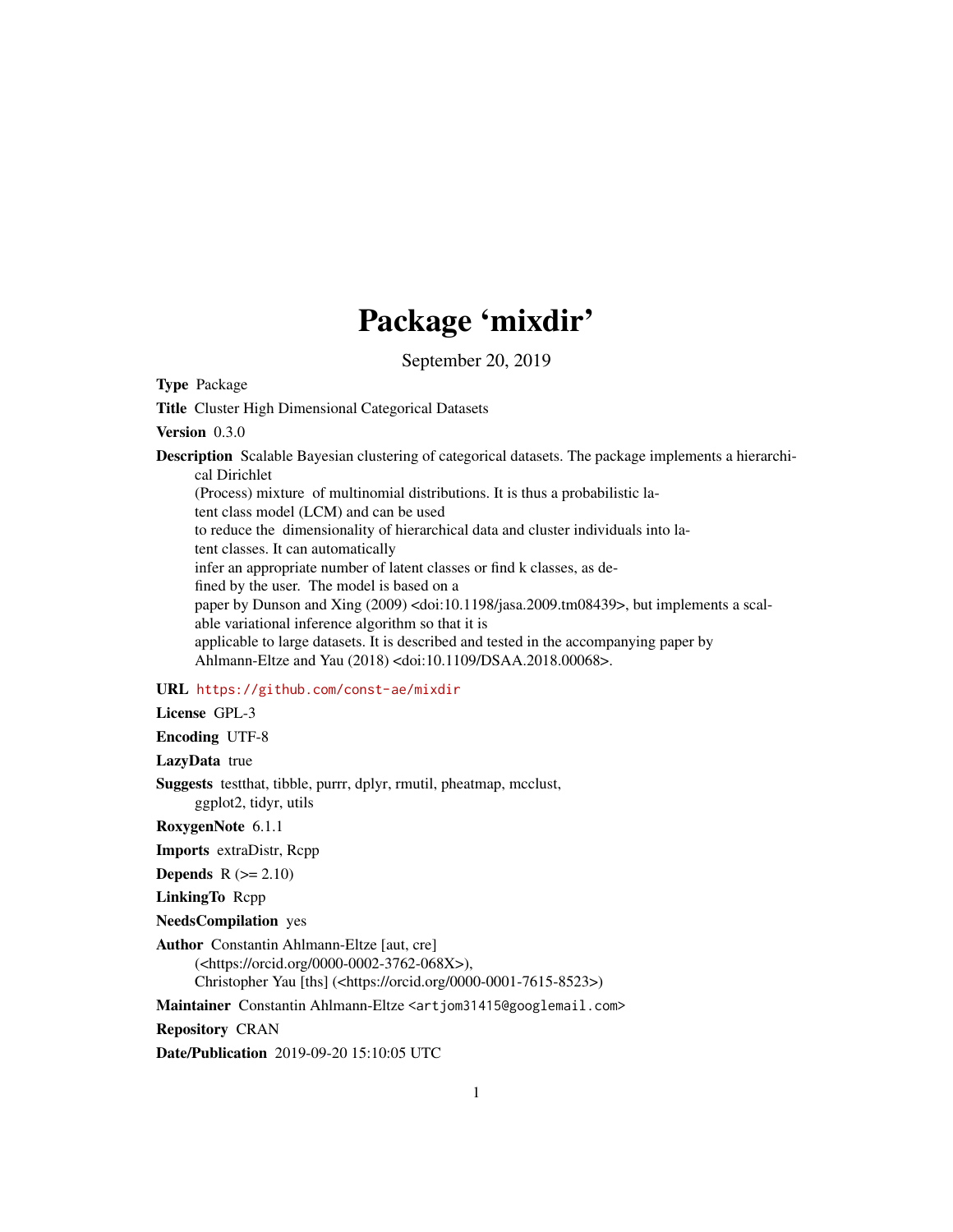# <span id="page-1-0"></span>R topics documented:

| Index |  |
|-------|--|

<span id="page-1-1"></span>find\_defining\_features

*Find the n defining features*

# Description

Reduce the dimensionality of a dataset by calculating how important each feature is for inferring the clustering.

# Usage

```
find_defining_features(mixdir_obj, X, n_features = Inf,
 measure = c("JS", "ARI"), subsample_size = Inf, step_size = Inf,
  exponential_decay = TRUE, verbose = FALSE)
```
# Arguments

| mixdir_obj | the result from a call to mixdir(). It needs to have the fields category_prob. cat-<br>egory_prob a list of a list of a named vector with probabilities for each feature,<br>latent class and possible category.                                                                                                                                                                                                                                                  |
|------------|-------------------------------------------------------------------------------------------------------------------------------------------------------------------------------------------------------------------------------------------------------------------------------------------------------------------------------------------------------------------------------------------------------------------------------------------------------------------|
| X          | the original dataset that was used for clustering.                                                                                                                                                                                                                                                                                                                                                                                                                |
| n_features | the number of dimensions that should be selected. If it is Inf (the default) all<br>features are returned ordered by importance (most important first).                                                                                                                                                                                                                                                                                                           |
| measure    | The measure used to assess the loss of clustering quality if a variable is removed.<br>Two measures are implemented: "JS" short for Jensen-Shannon divergence com-<br>paring the original class probabilities and the new predicted class probabilities<br>(smaller is better), "ARI" short for adjusted Rand index compares the overlap<br>of the original and the predicted classes (requires the mcclust package) (1 is<br>perfect, $0$ is as good as random). |
|            | subsample_size Running this method on the full dataset can be slow, but one can easily speed up<br>the calculation by randomly selecting a subset of rows from X without usually<br>disproportionately hurting the selection performance.                                                                                                                                                                                                                         |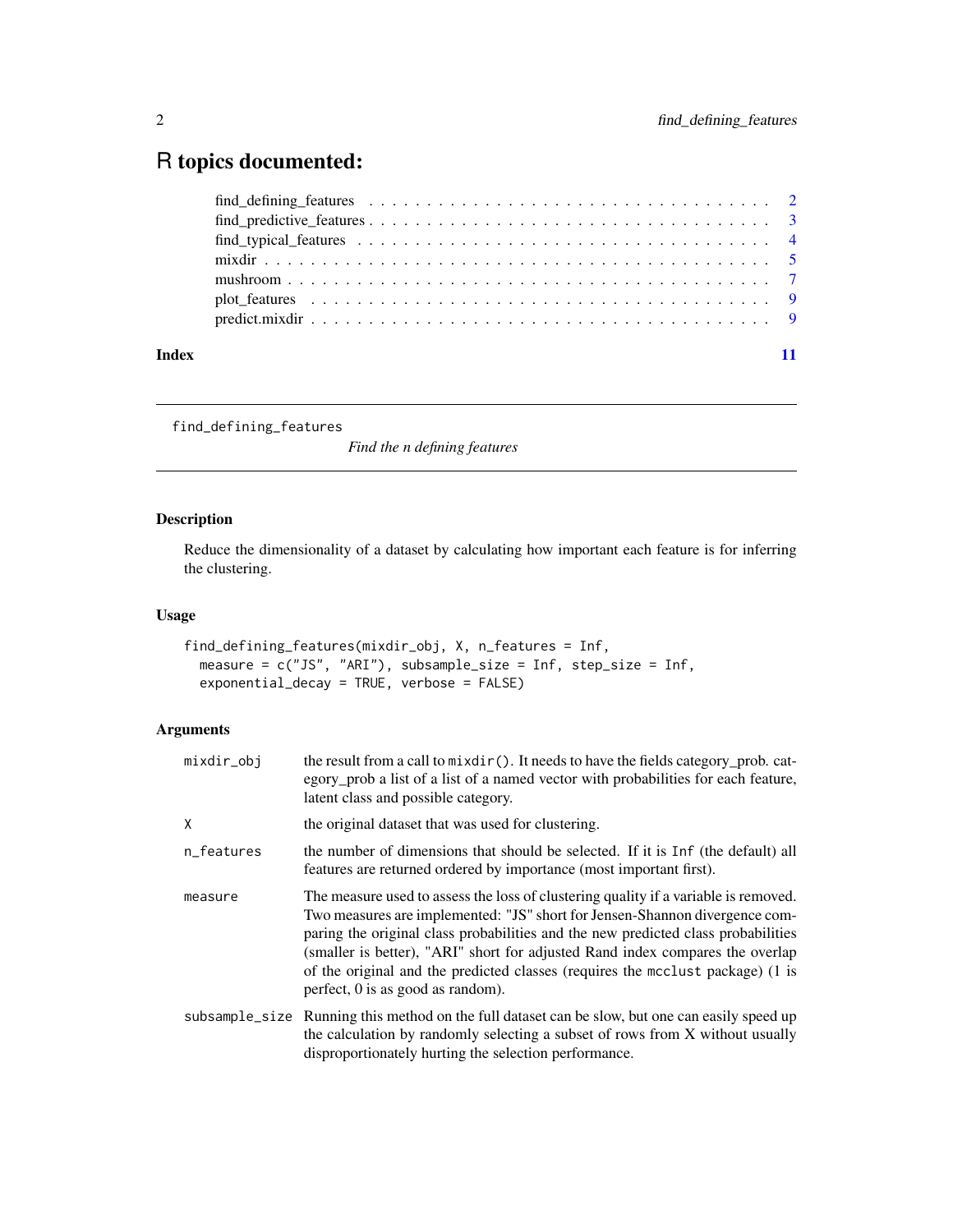<span id="page-2-0"></span>

| step_size         | The method can either remove each feature individually and return the n features                                                                                                                |
|-------------------|-------------------------------------------------------------------------------------------------------------------------------------------------------------------------------------------------|
|                   | that caused the greatest quality loss (step=Inf) or iteratively remove the least                                                                                                                |
|                   | important one until the the size of the remaining features equal n_features                                                                                                                     |
|                   | (step=1). Using a smaller step size increases the sensitivity of the selection<br>process, but takes longer to calculate.                                                                       |
| exponential_decay |                                                                                                                                                                                                 |
|                   | Boolean or number. Alternative way of calculating how many features to re-<br>move each step. The default is to always remove the least important 50% of the<br>features (exponential_decay=2). |
| verbose           | Boolean indicating if status messages should be printed.                                                                                                                                        |

#### Details

Iteratively find the variable, whose removal least affects the clustering compared with the original. If n\_features is a finite number the quality is a single number and reflects how good those n features maintain the original clustering. If n\_features=Inf, the method returns all features ordered by decreasing importance. The accompanying quality vector contains the "cumulative" loss if the corresponding variable would be removed. Note that depending on the step size scheme the quality can differ. For example if all variables are removed in one step (step\_size=Inf and exponential\_decay=FALSE) the quality is not cumulative, but simply the quality of the clustering excluding the corresponding feature. In that sense the quality vector should not be used as a definitive answer, but should only be used as a guidance to see where there are jumps in the quality.

#### See Also

[find\\_predictive\\_features](#page-2-1) [find\\_typical\\_features](#page-3-1)

#### Examples

```
data("mushroom")
res <- mixdir(mushroom[1:100, ], n_latent=20)
find_defining_features(res, mushroom[1:100, ], n_features=3)
find_defining_features(res, mushroom[1:100, ], n_features=Inf)
```
<span id="page-2-1"></span>find\_predictive\_features

*Find the top predictive features and values for each latent class*

#### Description

Find the top predictive features and values for each latent class

#### Usage

```
find_predictive_features(mixdir_obj, top_n = 10)
```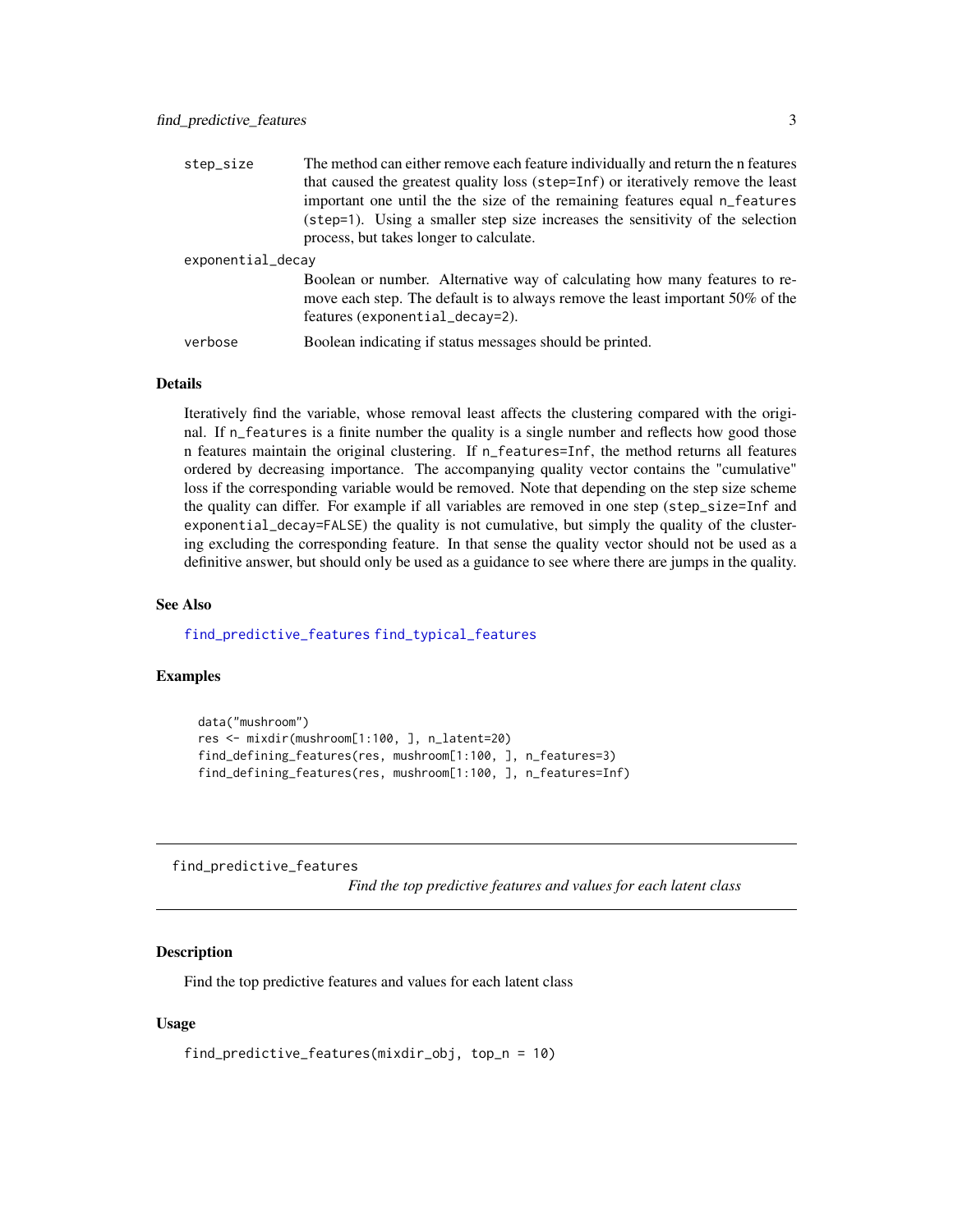# <span id="page-3-0"></span>Arguments

| mixdir_obj | the result from a call to $mixdir()$ . It needs to have the fields lambda and cat-   |
|------------|--------------------------------------------------------------------------------------|
|            | egory_prob. lambda a vector of probabilities for each category. category_prob        |
|            | a list of a list of a named vector with probabilities for each feature, latent class |
|            | and possible category.                                                               |
| top_n      | the number of top answers per category that will be returned. Default: 10.           |

# Value

A data frame with four columns: column, answer, class and probability. The probability column contains the chance that an observation belongs to the latent class if all that is known about that observation that `column`=`category`

# See Also

[find\\_typical\\_features](#page-3-1) [find\\_defining\\_features](#page-1-1)

#### Examples

```
data("mushroom")
res <- mixdir(mushroom[1:30, ], beta=1)
find_predictive_features(res, top_n=3)
```
<span id="page-3-1"></span>find\_typical\_features *Find the most typical features and values for each latent class*

# Description

Find the most typical features and values for each latent class

#### Usage

```
find_typical_features(mixdir_obj, top_n = 10)
```
#### Arguments

| mixdir_obj | the result from a call to $mixdir()$ . It needs to have the fields lambda and cat-<br>egory_prob. lambda a vector of probabilities for each category. category_prob<br>a list of a list of a named vector with probabilities for each feature, latent class<br>and possible category. |
|------------|---------------------------------------------------------------------------------------------------------------------------------------------------------------------------------------------------------------------------------------------------------------------------------------|
| top_n      | the number of top answers per category that will be returned. Default: 10.                                                                                                                                                                                                            |

#### Value

A data frame with four columns: column, answer, class and probability. The probability column contains the chance to see the answer in that column.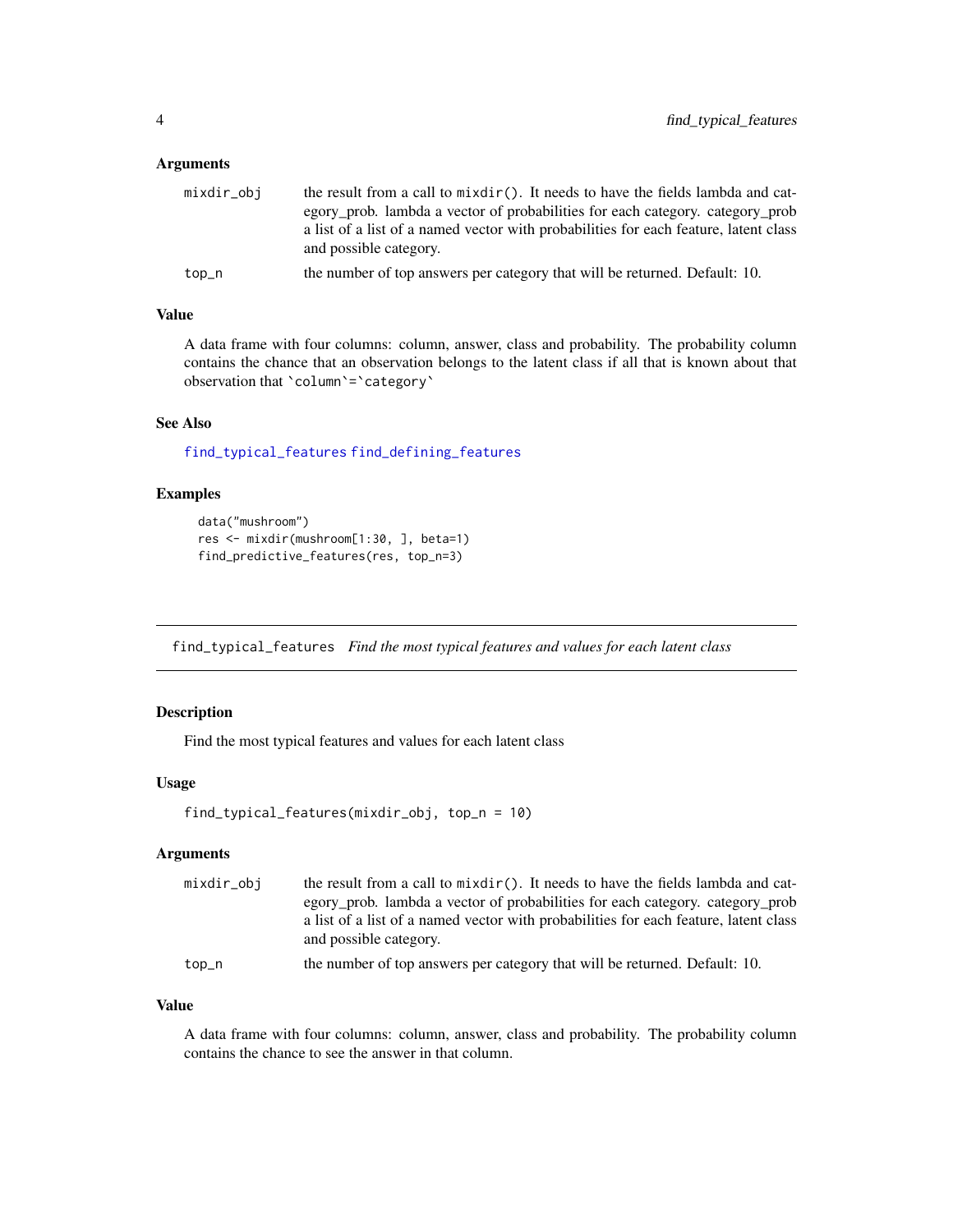#### <span id="page-4-0"></span>mixdir 5

# See Also

[find\\_predictive\\_features](#page-2-1) [find\\_defining\\_features](#page-1-1)

# Examples

```
data("mushroom")
res <- mixdir(mushroom[1:30, ], beta=1)
find_typical_features(res, top_n=3)
```
# Description

Cluster high dimensional categorical datasets

# Usage

```
mixdir(X, n_1atent = 3, alpha = NULL, beta = NULL,
  select_latent = FALSE, max_iter = 100, epsilon = 0.001,
 na_handle = c("ignore", "category"), repetitions = 1, ...)
```
# Arguments

| X                      | A matrix or data.frame of size (N_ind x N_quest) that contains the categorical<br>responses. The values can be characters, integers or factors. The most flexibility<br>is provided if factors are used.                                                                                                                                                                                |
|------------------------|-----------------------------------------------------------------------------------------------------------------------------------------------------------------------------------------------------------------------------------------------------------------------------------------------------------------------------------------------------------------------------------------|
| n_latent               | The number of latent factors that are used to approximate the model. Default: 3.                                                                                                                                                                                                                                                                                                        |
| alpha                  | A single number or a vector of two numbers in case select_latent=TRUE. If it is<br>NULL alpha is initialized to 1. It serves as prior for the Dirichlet distributions<br>over the latent groups. They serve as pseudo counts of individuals per group.                                                                                                                                  |
| beta                   | A single number. If it is NULL beta is initialized to 0.1. It serves as a prior for<br>the Dirichlet distributions over the categorical responses. Large numbers favor<br>an equal distribution of responses for a question of the individuals in the same<br>latent group, small numbers indicate that individuals of the same latent group<br>usually answer a question the same way. |
| select_latent          | A boolean that indicates if the exact number n_latent should be used or if a<br>Dirichlet Process prior is used that shrinks the number of used latent variables<br>appropriately (can be controlled with alpha= $c(a1, a2)$ and beta). Default: FALSE.                                                                                                                                 |
| $max$ <sub>Liter</sub> | The maximum number of iterations.                                                                                                                                                                                                                                                                                                                                                       |
| epsilon                | A number that indicates the numerical precision necessary to consider the algo-<br>rithm converged.                                                                                                                                                                                                                                                                                     |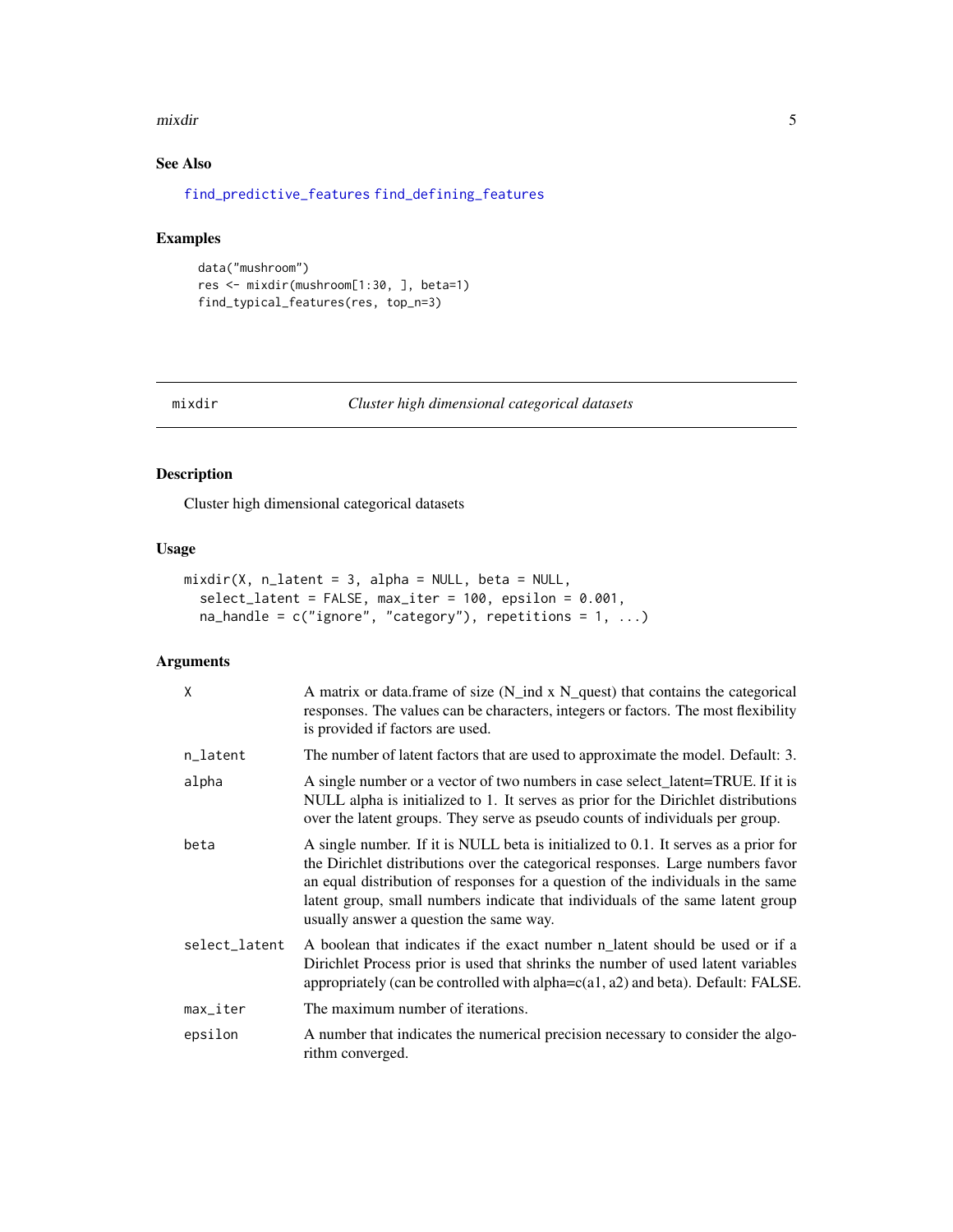| na_handle   | Either "ignore" or "category". If it is "category" all NA's in the dataset are con-<br>verted to the string "(Missing)" and treated as their own category. If it is "ignore"<br>the NA's are treated as missing completely at random and are ignored during the<br>parameter updates. |
|-------------|---------------------------------------------------------------------------------------------------------------------------------------------------------------------------------------------------------------------------------------------------------------------------------------|
| repetitions | A number specifying how often to repeat the calculation with different initial-<br>izations. Automatically selects the best run (i.e. max(ELBO)). Default: 1.                                                                                                                         |
| $\cdots$    | Additional parameters passed on to the underlying functions. The parameters<br>are verbose, phi init, zeta init and if select latent=FALSE omega init or if se-<br>lect_latent=TRUE kappa1_init and kappa2_init.                                                                      |

#### Details

The function uses a mixture of multinomials to fit the model. The full model specification is

 $\lambda|\alpha \sim Dirichlet Process(\alpha)$  $z_i | \lambda \sim Multinomial(\lambda)$  $U_{i,k}|\beta \sim Dirichlet(\beta)$  $X_{i,j} |U_j, z_i = k \sim Multinomial(U_{j,k})$ 

In case that select\_latent=FALSE the first line is replaced with

$$
\lambda | \alpha \sim Dirichlet(\alpha)
$$

The initial inspiration came from Dunson and Xing (2009) who proposed a Gibbs sampling algorithm to solve this model. To speed up inference a variational inference approach was derived and implemented in this package.

#### Value

A list that is tagged with the class "mixdir" containing 8 elements:

converged a boolean indicator if the model has converged

convergence a numerical vector with the ELBO of each iteration

ELBO the final ELBO of the converged model

lambda a numerical vector with the n\_latent class probabilities

pred\_class an integer vector with the the most likely class assignment for each individual.

- class\_prob a matrix of size n\_ind x n\_latent which has for each individual the probability to belong to class k.
- category\_prob a list with one entry for each feature (i.e. column of X). Each entry is again a list with one entry for each class, that contains the probability of individuals of that class to answer with a specific response.
- specific\_params A list whose content depends on the parameter select\_latent. If select\_latent=FALSE it contains the two entries omega and phi which are the Dirichlet hyperparameters that the model has fitted. If select\_latent=TRUE it contains kappa1, kappa2 and phi, which are the hyperparameters for the Dirichlet Process and the Dirichlet of the answer.
- **na\_handle** a string indicating the method used to handle missing values. This is important for subsequent calls to predict.mixdir.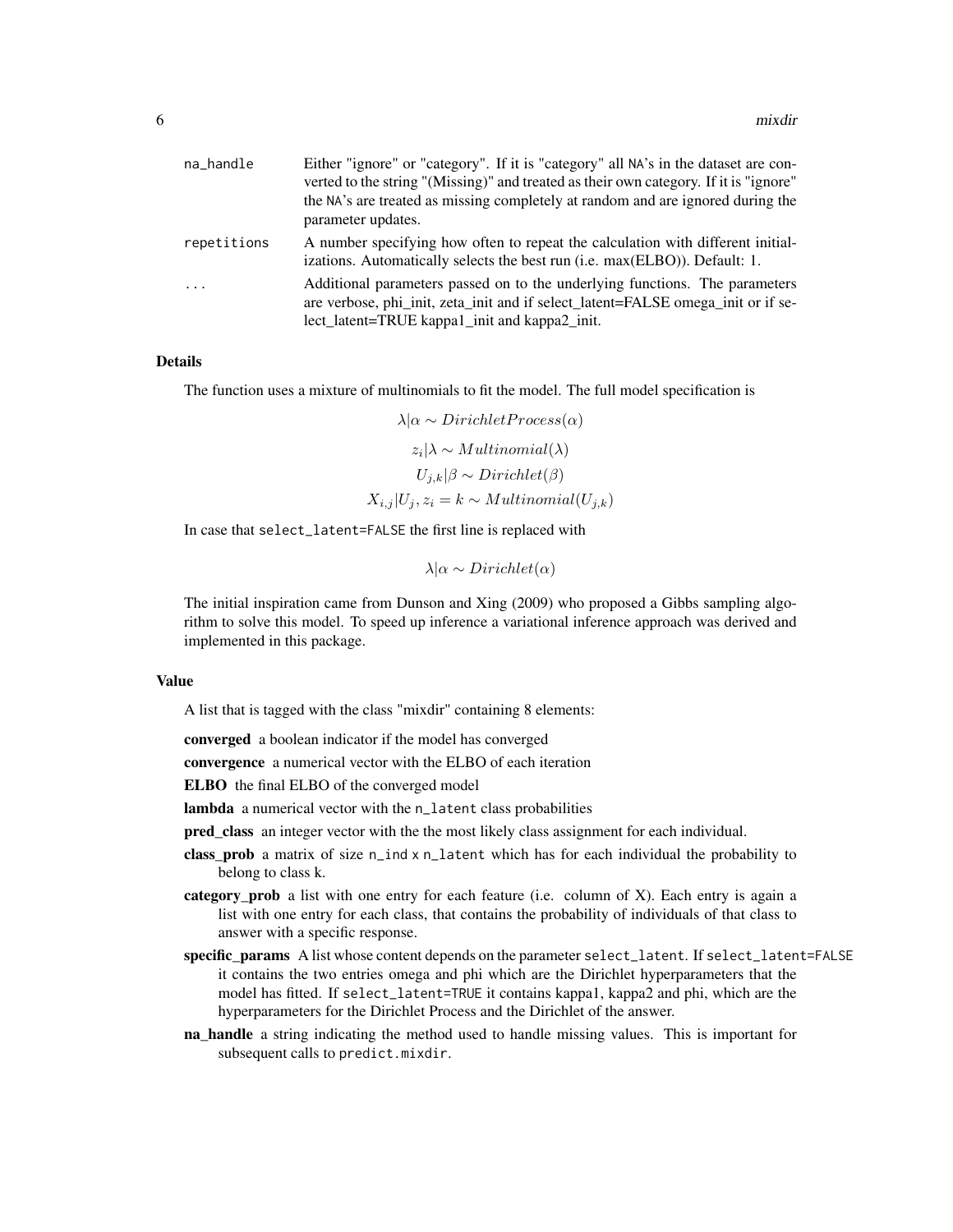#### <span id="page-6-0"></span>mushroom 7

#### References

1. C. Ahlmann-Eltze and C. Yau, "MixDir: Scalable Bayesian Clustering for High-Dimensional Categorical Data", 2018 IEEE 5th International Conference on Data Science and Advanced Analytics (DSAA), Turin, Italy, 2018, pp. 526-539.

2. Dunson, D. B. and Xing, C. Nonparametric Bayes Modeling of Multivariate Categorical Data. J. Am. Stat. Assoc. 104, 1042–1051 (2009).

3. Blei, D. M., Ng, A. Y. and Jordan, M. I. Latent Dirichlet Allocation. J. Macine Learn. Res. 3, 993–1022 (2003).

4. Blei, D. M. and Jordan, M. I. Variational inference for Dirichlet process mixtures. Bayesian Anal. 1, 121–144 (2006).

# Examples

data("mushroom") res <- mixdir(mushroom[1:30, ])

mushroom *Properties of 8124 mushrooms.*

#### Description

A dataset containing 23 categorical properties of 23 different species of gilled mushrooms including a categorization if it is edible or not.

#### Usage

mushroom

### Format

A data frame with 8124 rows and 23 columns:

bruises bruises no

cap-color brown yellow white gray red pink buff purple cinnamon green

cap-shape convex bell sunken flat knobbed conical

cap-surface smooth scaly fibrous grooves

edible poisonous edible

gill-attachment free attached

gill-color black brown gray pink white chocolate purple red buff green yellow orange

gill-size narrow broad

gill-spacing close crowded

habitat urban grasses meadows woods paths waste leaves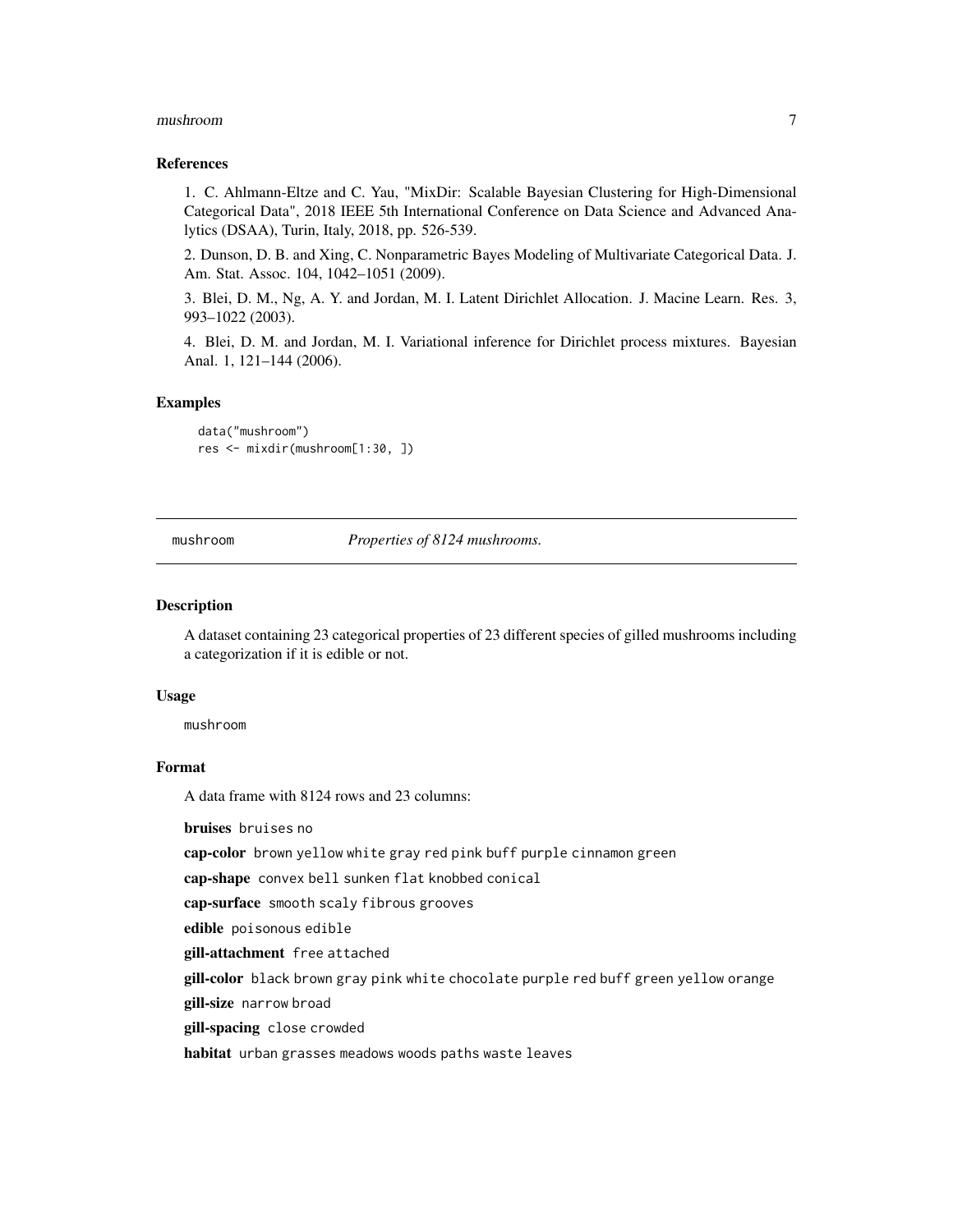odor pungent almond anise none foul creosote fishy spicy musty population scattered numerous abundant several solitary clustered ring-number one two none ring-type pendant evanescent large flaring none spore-print-color black brown purple chocolate white green orange yellow buff stalk-color-above-ring white gray pink brown buff red orange cinnamon yellow stalk-color-below-ring white pink gray buff brown red yellow orange cinnamon stalk-root equal club bulbous rooted NA stalk-shape enlarging tapering stalk-surface-above-ring smooth fibrous silky scaly stalk-surface-below-ring smooth fibrous scaly silky veil-color white brown orange yellow veil-type partial

#### Details

The records are drawn from G. H. Lincoff (1981) (Pres.), *The Audubon Society Field Guide to North American Mushrooms*. New York: Alfred A. Knopf. (See pages 500–525 for the Agaricus and Lepiota Family.)

The Guide clearly states that there is no simple rule for determining the edibility of a mushroom; no rule like "leaflets three, let it be" for Poisonous Oak and Ivy.

The actual dataset from the UCI repository has been cleaned up to properly label the missing values and have the full category names instead of their abbreviations.

#### Source

<https://archive.ics.uci.edu/ml/datasets/Mushroom>

#### References

Blake, C.L. & Merz, C.J. (1998). UCI Repository of Machine Learning Databases. Irvine, CA: University of California, Department of Information and Computer Science.

### Examples

data("mushroom") summary(mushroom)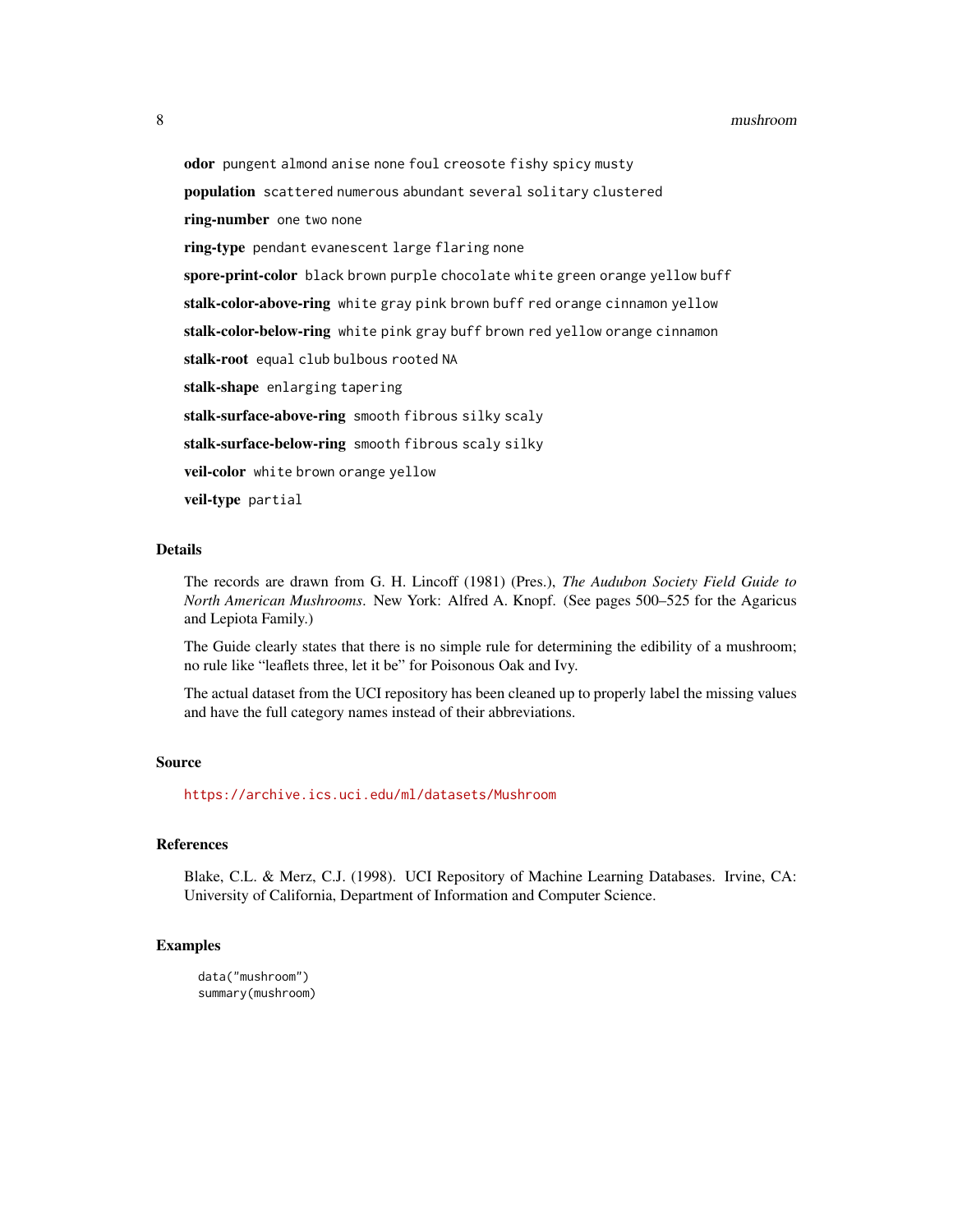<span id="page-8-0"></span>

# Description

Plot cluster distribution for a subset of features features

# Usage

```
plot_features(features, category_prob,
 classes = seq_len(length(category_prob[[1]])))
```
# Arguments

| features      | a character vector with feature names                                                                                                                             |
|---------------|-------------------------------------------------------------------------------------------------------------------------------------------------------------------|
| category_prob | a list over all features containing a list of the probability of each answer for every<br>class. It is usually obtained from the result of a call to $mixdir()$ . |
| classes       | numerical vector specifying which latent classes are plotted. By default all.                                                                                     |

# Examples

```
data("mushroom")
res <- mixdir(mushroom[1:100, ], n_latent=4)
plot_features(c("bruises", "edible"), res$category_prob)
res2 <- mixdir(mushroom[1:100, ], n_latent=20)
def_feats <- find_defining_features(res2, mushroom[1:100, ], n_features=Inf)
plot_features(def_feats$features[1:6], category_prob = res2$category_prob,
              classes=which(res$lambda > 0.01))
```
predict.mixdir *Predict the class of a new observation.*

# Description

Predict the class of a new observation.

# Usage

```
## S3 method for class 'mixdir'
predict(object, newdata, ...)
```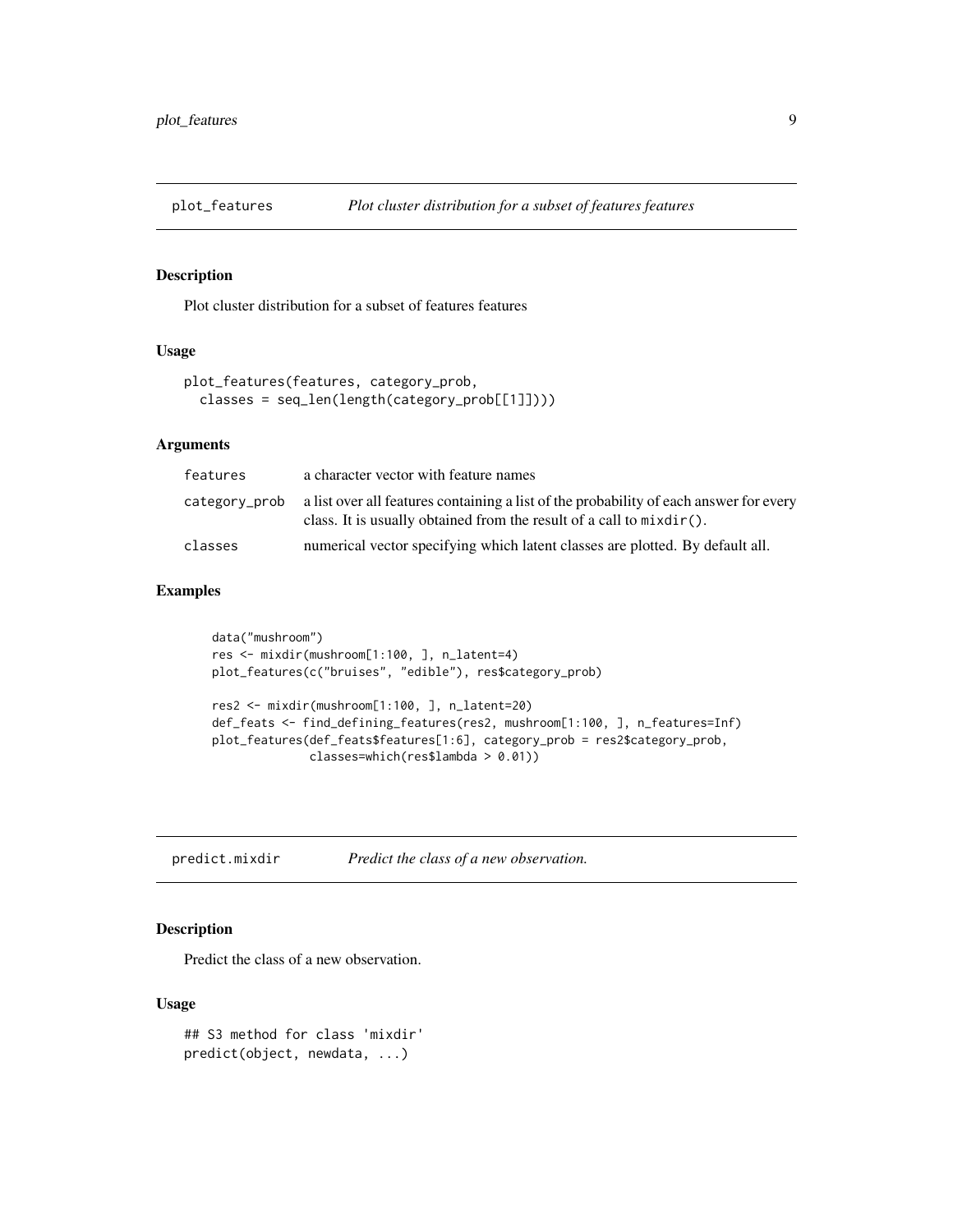# Arguments

| object  | the result from a call to mixdir(). It needs to have the fields lambda, cate-<br>gory prob and na handle. lambda is a vector of probabilities for each category.<br>category_prob a list of a list of a named vector with probabilities for each fea-<br>ture, latent class and possible category. na_handle must either be "ignore" or<br>"category" depending how NA's should be handled. |
|---------|---------------------------------------------------------------------------------------------------------------------------------------------------------------------------------------------------------------------------------------------------------------------------------------------------------------------------------------------------------------------------------------------|
| newdata | a named vector with a single new observation or a data. frame with the same<br>structure as the original data used for fitting the model. Missing features or<br>features not encountered during training are replaced by NA.                                                                                                                                                               |
| $\cdot$ | currently unused                                                                                                                                                                                                                                                                                                                                                                            |

# Value

A matrix of with the same number of rows as the input and one column for each latent class.

# Examples

```
data("mushroom")
X <- as.matrix(mushroom)[1:30, ]
res <- mixdir(X)
# Predict Class
predict(res, mushroom[40:45, ])
predict(res, c(`gill-color`="black"))
```